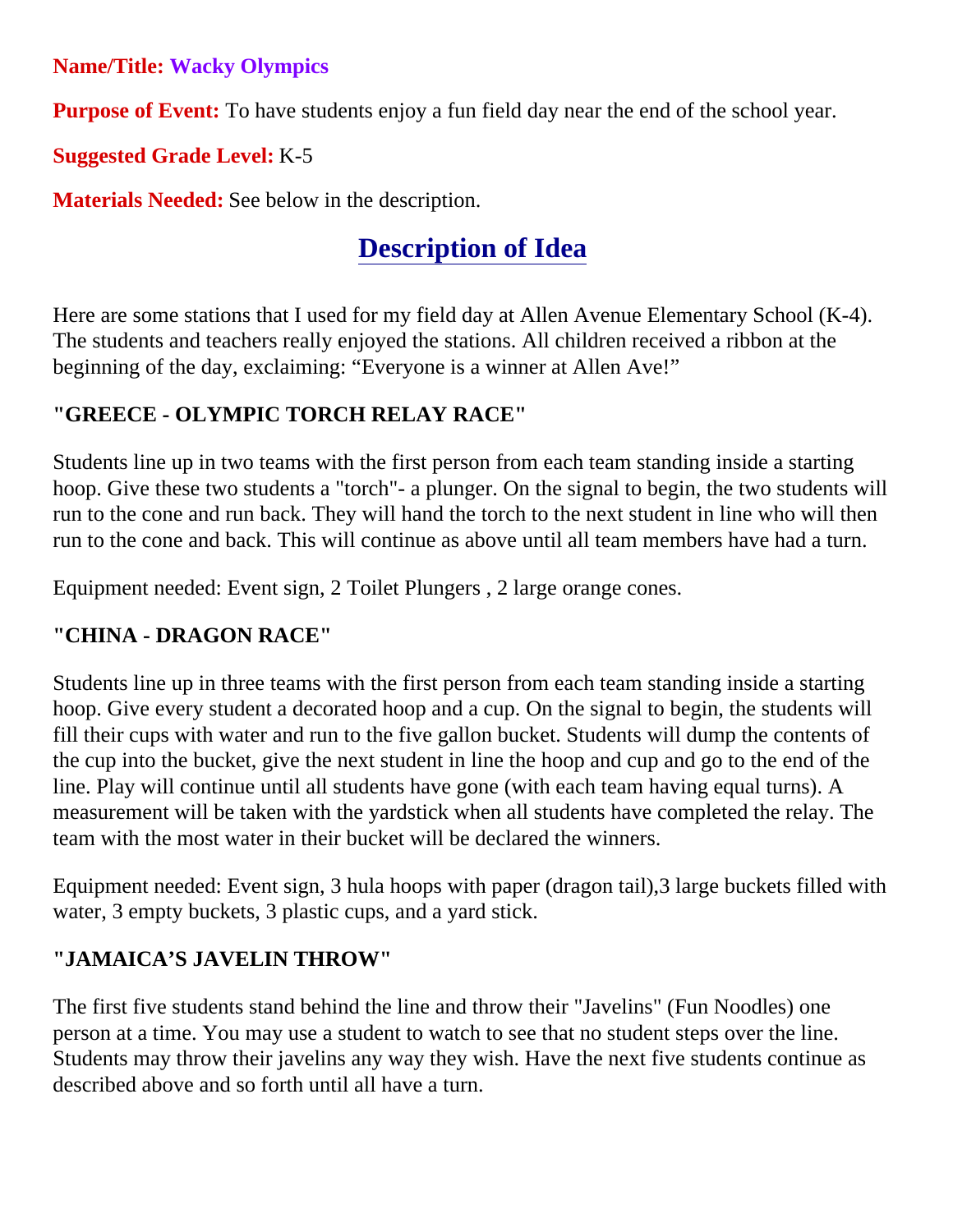Equipment needed: Event sign, 5 Javelins (5 Fun Noodles)

### **"IRELAND'S POTATO RACE"**

Students line up in three teams with the first person from each team standing on a poly spot. Give these two students a hockey stick and a potato. On the signal to begin, these students will use the hockey stick to move the potato around the cone and back to the start where they will hand their hockey stick to the next player in line. This will continue as above until all team members have had a turn.

Equipment needed: Event sign, 3 plastic hockey sticks, 3 large orange cones, small bag of baking potatoes.

#### **"JAPAN'S CHOP STICK RELAY"**

Students line up in three teams with the first person from each team standing on a poly spot. Give the first student in line two "chopsticks" (rhythm sticks). On the signal to begin, the first student will pick up the rubber chicken from inside the hoop using only the chopsticks. (They may not use hands or stick the chop stick inside the chicken). They will have to bring the chicken down to their stir fry pan, then return the sticks to the next student in line, who then goes to the pan and must bring the chicken back to the group and the process continues until everyone has had a turn.

Equipment needed: Event sign, 3 hula hoops, 3 rubber chickens, and 2 chopsticks per line, 3 stir fry pans

#### **"ITALY'S PASTA RELAY"**

Students will line up in three equal lines and the first person in each line will receive a piece of string. They will run down to their teams bucket (which is filled with green, red, and white colored pasta) and take out one green piece of pasta, and thread it on to the string and return to the line. The next student runs to the bucket and strings a white piece of pasta and runs back to the line. The relay continues until a line has completed their team necklace in a Green, White, and Red order.

Equipment needed: 3 poly spots, 3 containers, green, white, and red pasta (A few days before the field day....dye 1/3 of ziti RED, 1/3 of ziti GREEN, and 1/3 ziti natural color and mix in a bucket)pasta, string

#### **"SWEDEN'S STAR BALL RACE"**

Students will line up in two equal lines, the first person in each line is given a star ball. The ball